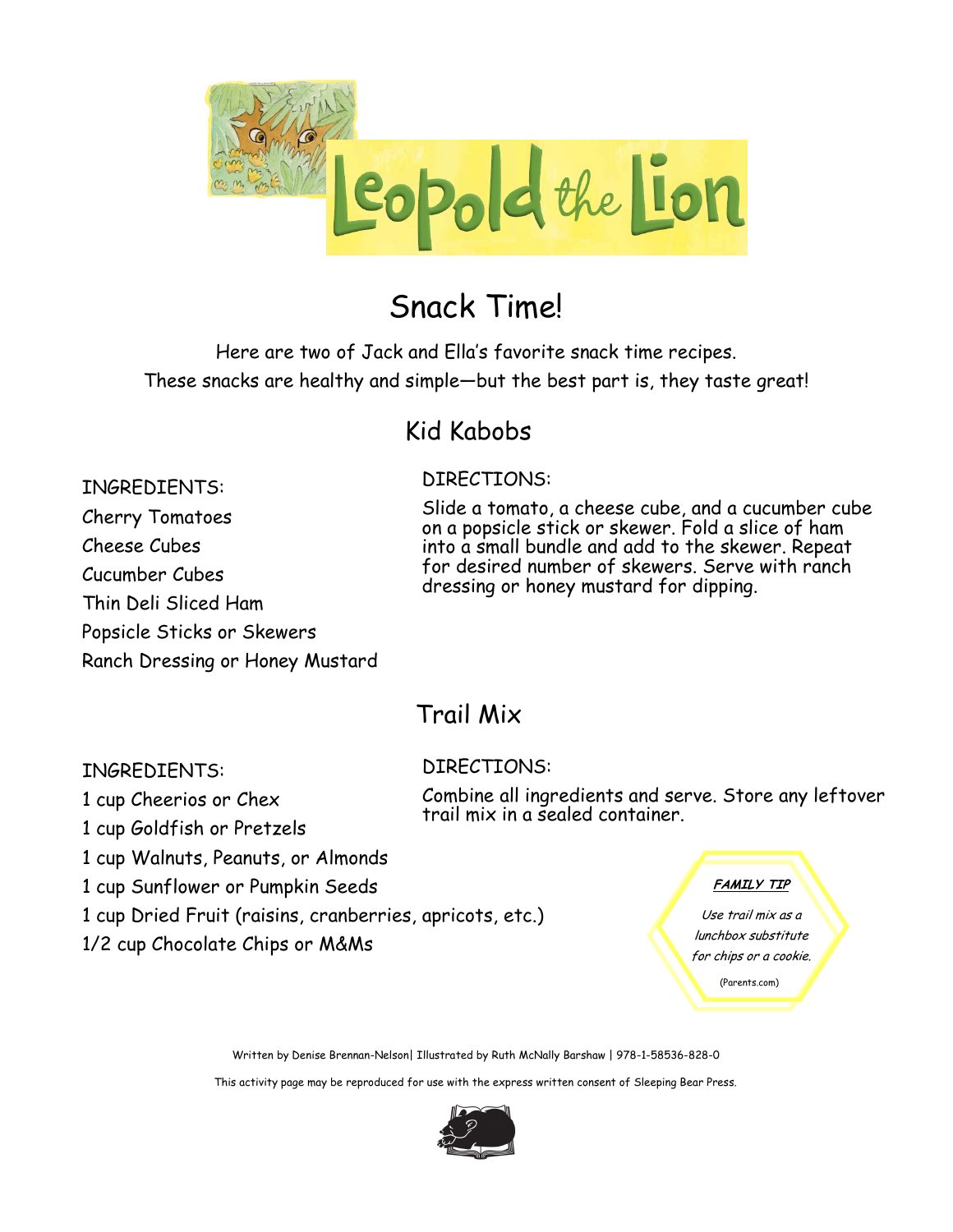

### Leopold Makes Dinner

Leopold is so grateful for Jack and Ella's help! To show his appreciation, he's decided to make them dinner. Can you help Leopold make healthy choices?



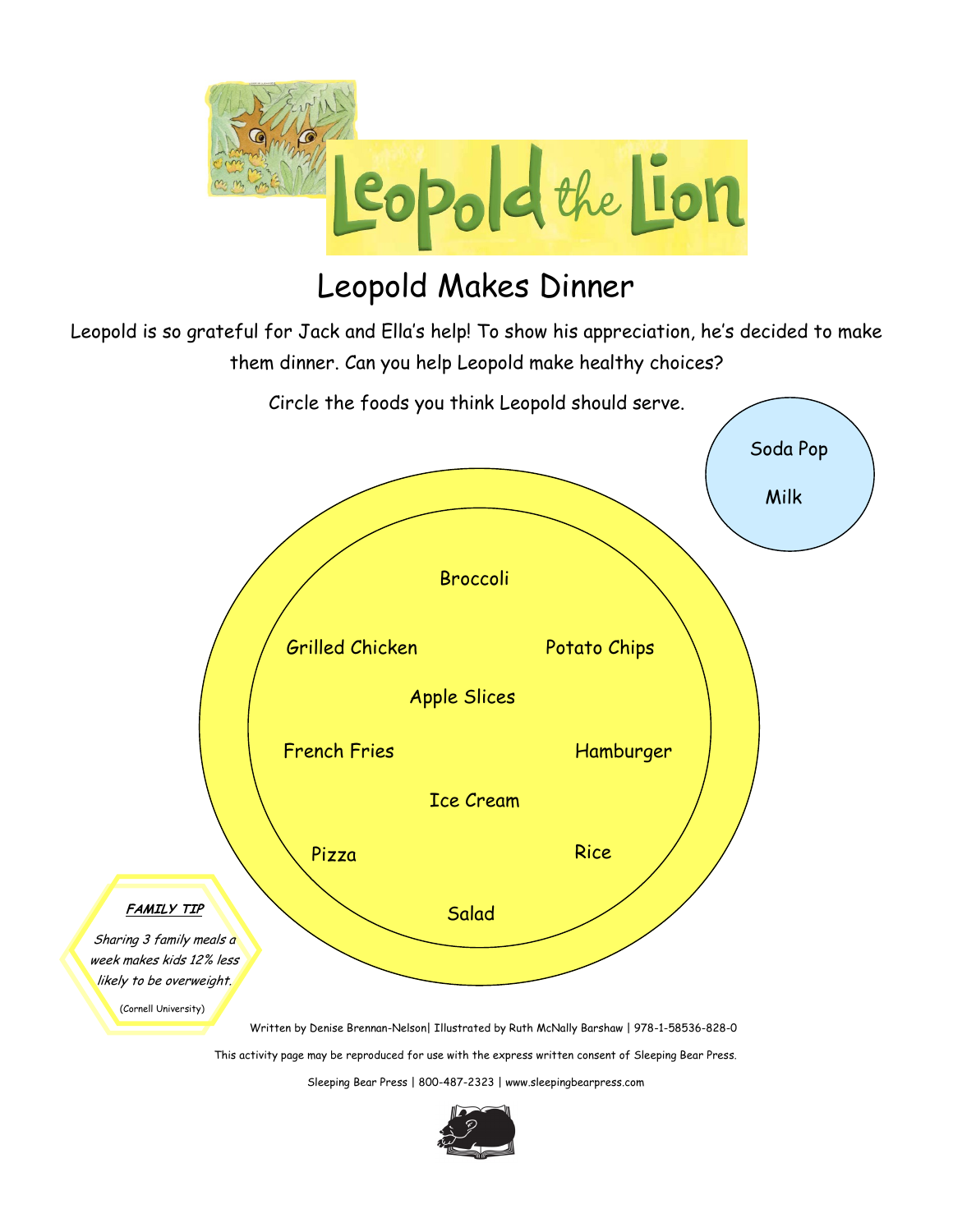

## Train with Leopold

To grow healthy and strong, you need to get lots of exercise—just like Leopold!

Tell Leopold about your favorite activities by ranking them from 1 to 5.

(1 is your favorite and 5 is your least favorite)



Children need 60 minutes of physical activity a day. (letsmove.gov)

Written by Denise Brennan-Nelson| Illustrated by Ruth McNally Barshaw | 978-1-58536-828-0

This activity page may be reproduced for use with the express written consent of Sleeping Bear Press.

Sleeping Bear Press | 800-487-2323 | www.sleepingbearpress.com

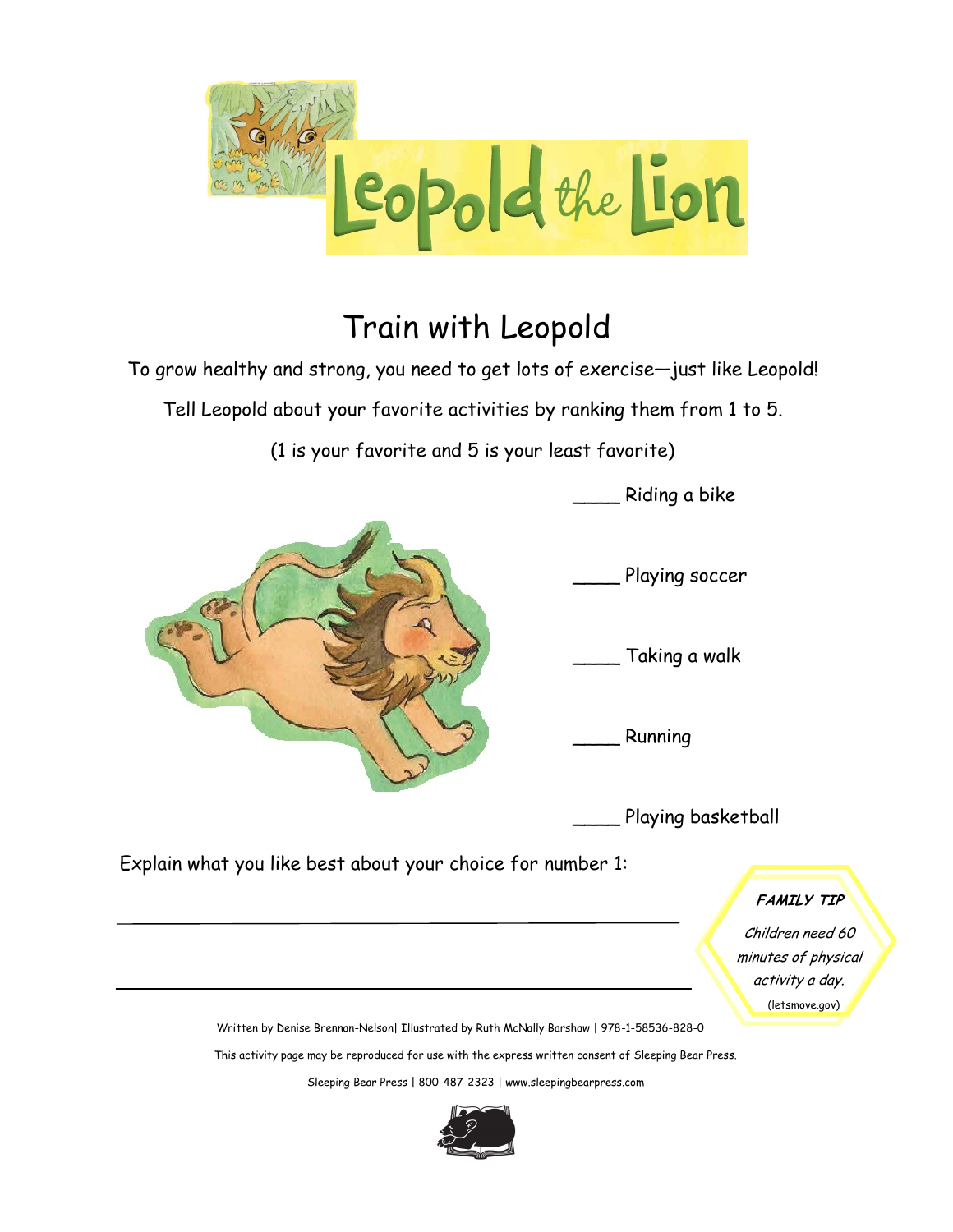

# Leopold's Dictionary

Leopold is so excited to be healthy and active. He wants to share his story with everyone. But first, he needs to learn some words to describe his healthy habits.

Can you help him? Draw lines matching the words to their definitions.

| Whole Grain                               | Measurement of the amount of energy a food gives you.                                                                       |
|-------------------------------------------|-----------------------------------------------------------------------------------------------------------------------------|
| Exercise                                  | Made with the whole seed, contains extra nutrients, like fiber.                                                             |
| <b>Vitamins</b>                           | The amount of food you eat. Monitor this to make sure you don't<br>eat more than you need.                                  |
| Calories                                  | Special nutrients that help your body grow and be healthy. Fruits<br>and vegetables are a great way to get these nutrients. |
| Portion Size                              | Physical activity, like walking, running, or playing a sport. You need<br>60 minutes a day to grow healthy and strong       |
| <u>Family Tip</u><br>Isina smaller plates |                                                                                                                             |

Using smaller plates can help you control portion size. (choosemyplate.gov)

Written by Denise Brennan-Nelson| Illustrated by Ruth McNally Barshaw | 978-1-58536-828-0 This activity page may be reproduced for use with the express written consent of Sleeping Bear Press. Sleeping Bear Press | 800-487-2323 | www.sleepingbearpress.com